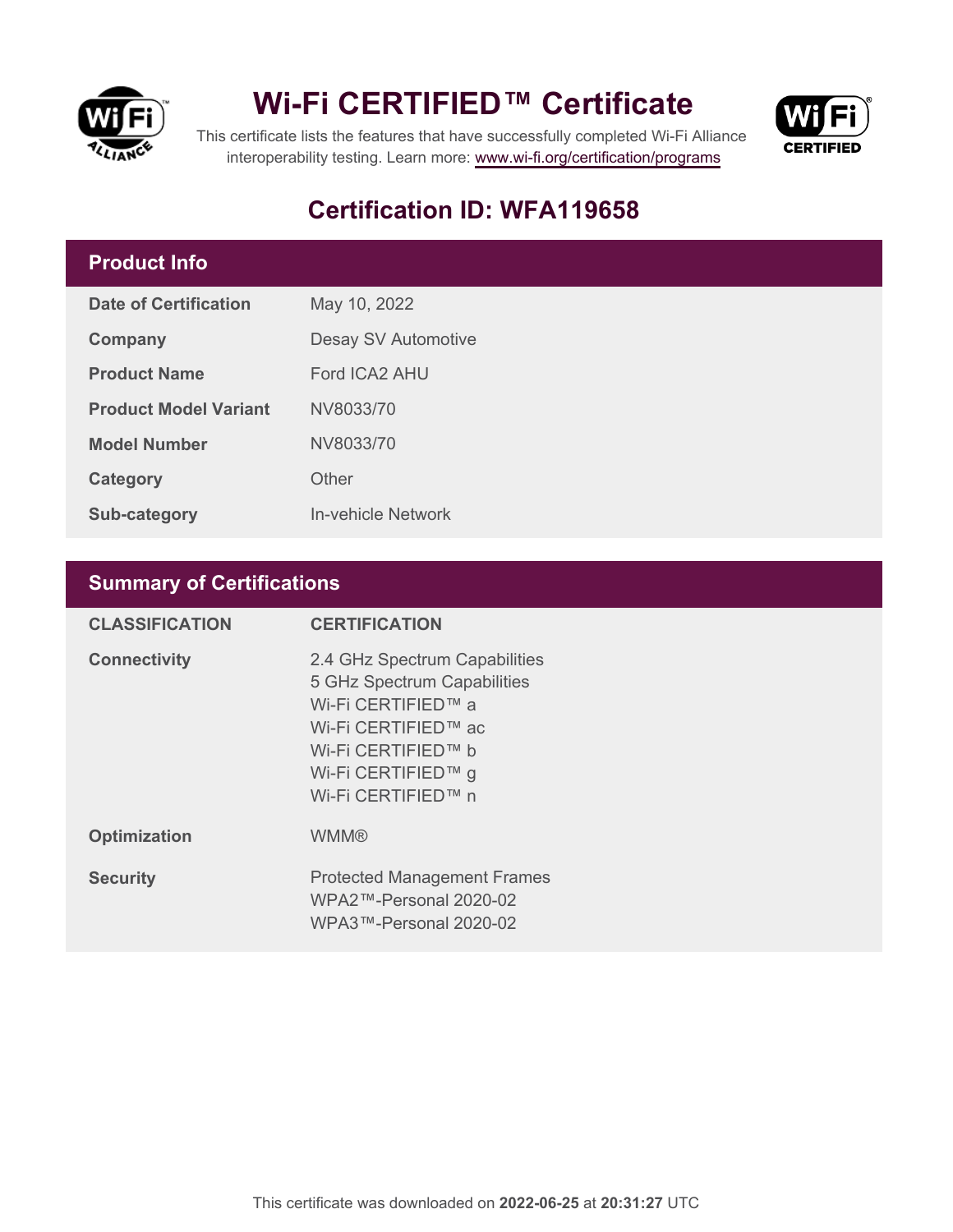

# **Wi-Fi CERTIFIED™ Certificate**

**Certification ID: WFA119658**



| <b>Role: Access Point</b>                         |                                          |               | Page 2 of 3  |  |
|---------------------------------------------------|------------------------------------------|---------------|--------------|--|
| <b>Wi-Fi Components</b>                           |                                          |               |              |  |
| <b>Wi-Fi Component Operating System</b>           | <b>RF Architecture</b>                   |               |              |  |
| Android8.1.0                                      | <b>Bands Supported</b>                   | Transmit (Tx) | Receive (Rx) |  |
| <b>Wi-Fi Component Firmware</b><br>A <sub>0</sub> | $2.4$ GHz                                | 1             | 1            |  |
|                                                   | 5 GHz                                    | 1             | 1            |  |
| <b>Certifications</b>                             |                                          |               |              |  |
| 2.4 GHz Spectrum Capabilities                     | Wi-Fi CERTIFIED™ b                       |               |              |  |
| 20 MHz Channel Width in 2.4 GHz                   | Wi-Fi CERTIFIED™ g                       |               |              |  |
| <b>5 GHz Spectrum Capabilities</b>                | Wi-Fi CERTIFIED™ n                       |               |              |  |
| 20 MHz Channel Width in 5 GHz                     | OBSS on Extension Channel                |               |              |  |
| 40 MHz Channel Width in 5 GHz                     | <b>Short Guard Interval</b><br>A-MPDU Tx |               |              |  |
| 80 MHz Channel Width in 5 GHz                     |                                          |               |              |  |
| <b>Protected Management Frames</b>                |                                          |               |              |  |
| <b>WMM®</b>                                       |                                          |               |              |  |
| WPA2™-Personal 2020-02                            |                                          |               |              |  |
| WPA3™-Personal 2020-02                            |                                          |               |              |  |
| Wi-Fi CERTIFIED™ a                                |                                          |               |              |  |
| Wi-Fi CERTIFIED™ ac                               |                                          |               |              |  |
| A-MPDU with A-MSDU                                |                                          |               |              |  |
| <b>MCS 8-9 Rx</b><br>Short Guard Interval         |                                          |               |              |  |